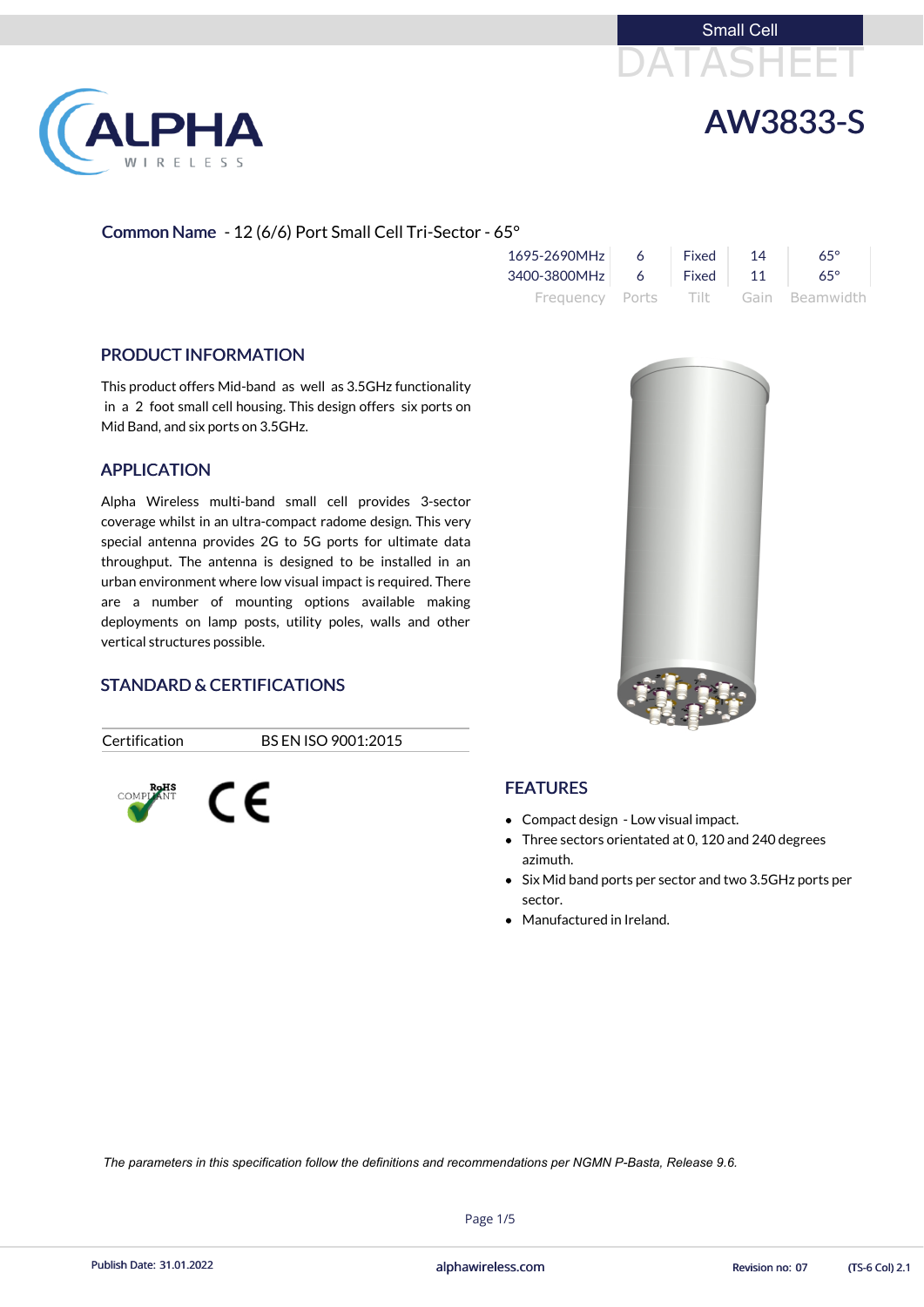

AW3833-S

## TECHNICAL SPECIFICATION

| <b>Electrical Specifications</b>     |              |         |                     |                 |                 |                     |                 |                 |
|--------------------------------------|--------------|---------|---------------------|-----------------|-----------------|---------------------|-----------------|-----------------|
| <b>MHz</b><br><b>Frequency Range</b> |              |         | 1695-1995           | 1920-2170       |                 | 2170-2500 2500-2690 | 3400-3600       | 3600-3800       |
| Polarisation                         |              | Degree  | +/-45° Slant Linear |                 |                 |                     |                 |                 |
| Gain                                 | <b>Basta</b> | dBi     | $12.1 \pm 0.5$      | $12.6 \pm 0.5$  | $13.1 \pm 0.5$  | $13.5 \pm 0.5$      | $10.5 \pm 0.5$  | $10.5 \pm 0.5$  |
|                                      | Max          | dBi     | 12.6                | 13.1            | 13.6            | 14.0                | 11.0            | 11.0            |
| Azimuth Beamwidth                    |              | Degree  | $60^\circ$          | $66^\circ$      | $70^\circ$      | $60^\circ$          | $65^\circ$      | $65^\circ$      |
| <b>Elevation Beamwidth</b>           |              | Degree  | $19^\circ$          | $17^\circ$      | $15^\circ$      | $13^\circ$          | $30^\circ$      | $30^\circ$      |
| <b>Electrical Downtilt</b>           |              | Degree  | TO <sup>o</sup>     | TO <sup>o</sup> | TO <sup>o</sup> | TO <sup>o</sup>     | TO <sup>o</sup> | TO <sup>o</sup> |
| <b>Electrical Downtilt Deviation</b> |              | Degree< | $1.5^\circ$         | $1.5^\circ$     | $1.5^\circ$     | $1.5^\circ$         | $3^{\circ}$     | $3^{\circ}$     |
| Impedance                            |              | Ohms    | 50                  |                 |                 |                     |                 |                 |
| <b>VSWR</b>                          |              | $\prec$ | 1.5                 |                 |                 |                     |                 |                 |
| <b>Return Loss</b>                   |              | dB      | 14                  |                 |                 |                     |                 |                 |
| Intraband Isolation                  |              | dB      | 25                  | 25              | 25              | 25                  | 22              | 22              |
| (same band/same array)               |              |         |                     |                 |                 |                     |                 |                 |
| Network to Network Isolation         |              | dB      | 25                  | 25              | 25              | 25                  | 25              | 25              |
| (same band different array)          |              |         |                     |                 |                 |                     |                 |                 |
| Interband Isolation                  |              | dB      | 28                  | 28              | 28              | 28                  | 28              | 28              |
| (different band and array)           |              |         |                     |                 |                 |                     |                 |                 |
| Passive Intermodulation              |              | dBc<    | $-150$              | $-150$          | $-150$          | $-150$              | N/A             | N/A             |
| Cross-Polar Discrimination (0°)      |              | dB      | 15                  | 15              | 15              | 15                  | 15              | 15              |
| Maximum Effective Power Per Port     |              | W       | 250                 | 250             | 250             | 250                 | 50              | 50              |

## Representative Pattern Files







|                | 1695 - 2690MHz | 3400 - 3800MHz |
|----------------|----------------|----------------|
| <b>Azimuth</b> |                | Elevation      |

For radiation pattern files, please login at www.alphawireless.com

Page 2/5

Publish Date: 31.01.2022 **Exercise States 2nd Alphawireless.com** Revision no: 07 (TS-6 Col) 2.1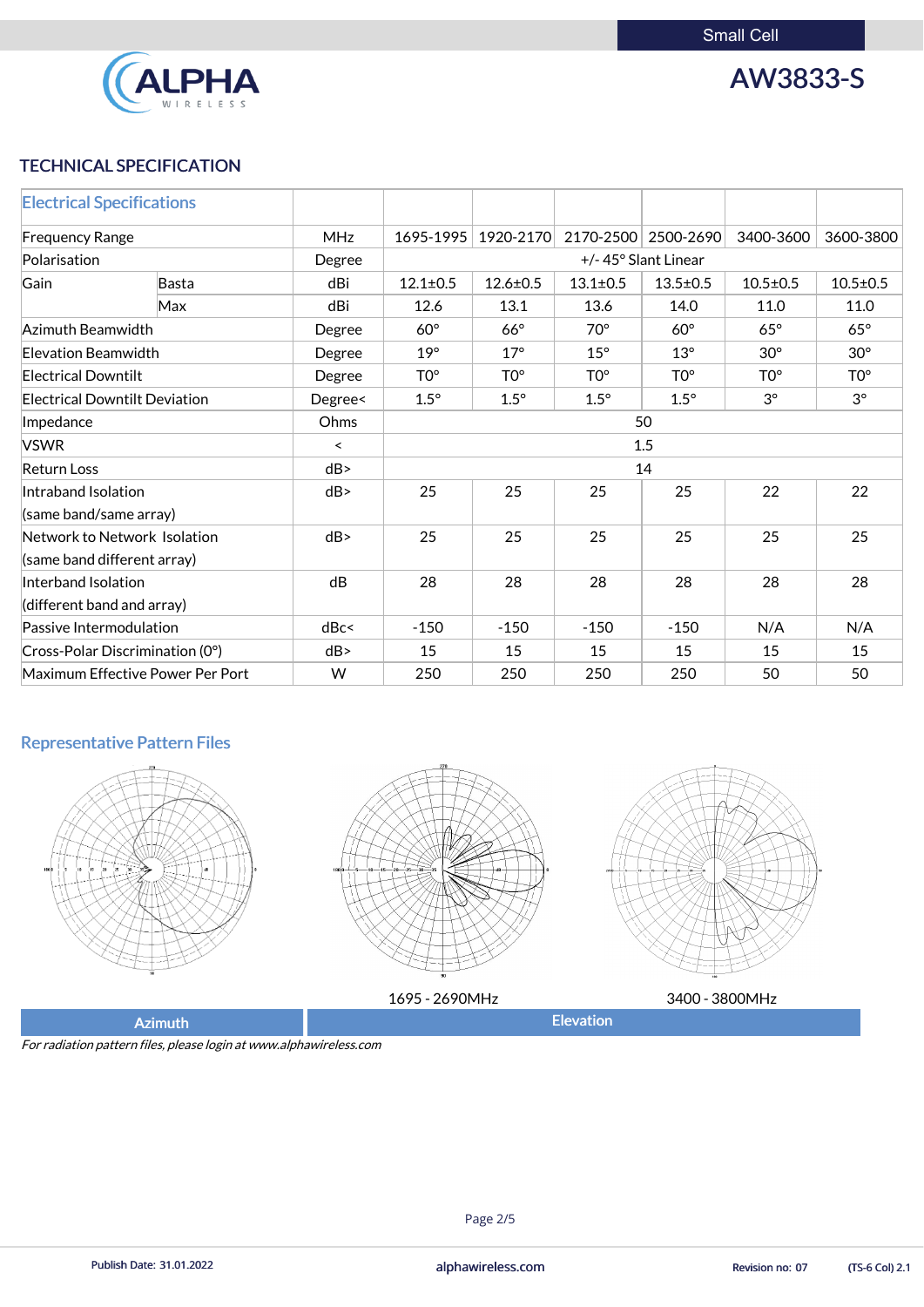

# AW3833-S

## TECHNICAL SPECIFICATION

## Mechanical Specifications

| <b>Dimensions</b>                               | $mm$ (in)            | $610(24) \times 248(9.8)$      |
|-------------------------------------------------|----------------------|--------------------------------|
| Volume                                          | $ft^3(1)$            | 2.32(65.6)                     |
| Net Weight (antenna)                            | kg (lb)              | 5(11)                          |
| Net Weight (mount)                              | kg (lb)              | 3(6.6)                         |
| <b>Shipping Weight</b>                          | kg (lb)              | 9.5(21)                        |
| Connector Type (Female)                         |                      | $4.3 - 10$                     |
| <b>Connector Position</b>                       |                      | <b>Bottom</b>                  |
| <b>Connector Quantity</b>                       |                      | 12 (6P Mid Band, 6P High Band) |
| Windload Frontal (at Rated Wind Speed: 150km/h) | N                    | 120(27)                        |
| Windload Lateral (at Rated Wind Speed: 150km/h) | N                    | 120(27)                        |
| <b>Survival Wind Speed</b>                      | $km/h$ (mph)         | 200(125)                       |
| <b>Radome Material</b>                          |                      | <b>ASA</b>                     |
| Radome Colour                                   | <b>RAL</b>           | 7035 (light grey)              |
| <b>Product Compliance Environmental</b>         |                      | <b>RoHS</b>                    |
| <b>Lightning Protection</b>                     |                      | <b>DC Grounded</b>             |
| <b>Cold Temperature Survival</b>                | Celsius (Fahrenheit) | $-40(-40)$                     |
| Hot Temperature Survival                        | Celsius (Fahrenheit) | 70 (158)                       |

## Array Layout and RET Information

|                |                |                | Array          | <b>Frequency MHz</b>    | Ports     |
|----------------|----------------|----------------|----------------|-------------------------|-----------|
|                |                |                | Y1             | 1695 - 2690             | $1 - 2$   |
| Y <sub>1</sub> | Y <sub>2</sub> | Y3             | Y2             | 1695 - 2690             | $3 - 4$   |
|                |                |                | Y <sub>3</sub> | 1695 - 2690             | $5 - 6$   |
|                |                |                | P <sub>1</sub> | 3400 - 3800             | $7 - 8$   |
|                |                |                | P <sub>2</sub> | 3400 - 3800             | $9 - 10$  |
|                |                |                | P <sub>3</sub> | $3400 - 3800$           | $11 - 12$ |
| P <sub>1</sub> | P <sub>2</sub> | P <sub>3</sub> |                | $N-l=0$ claims of $l=0$ |           |

Note: Coloured box sizes do not represent antenna sizes.

#### Page 3/5

Publish Date: 31.01.2022 **Exercise States 2nd Alphawireless.com** Revision no: 07 (TS-6 Col) 2.1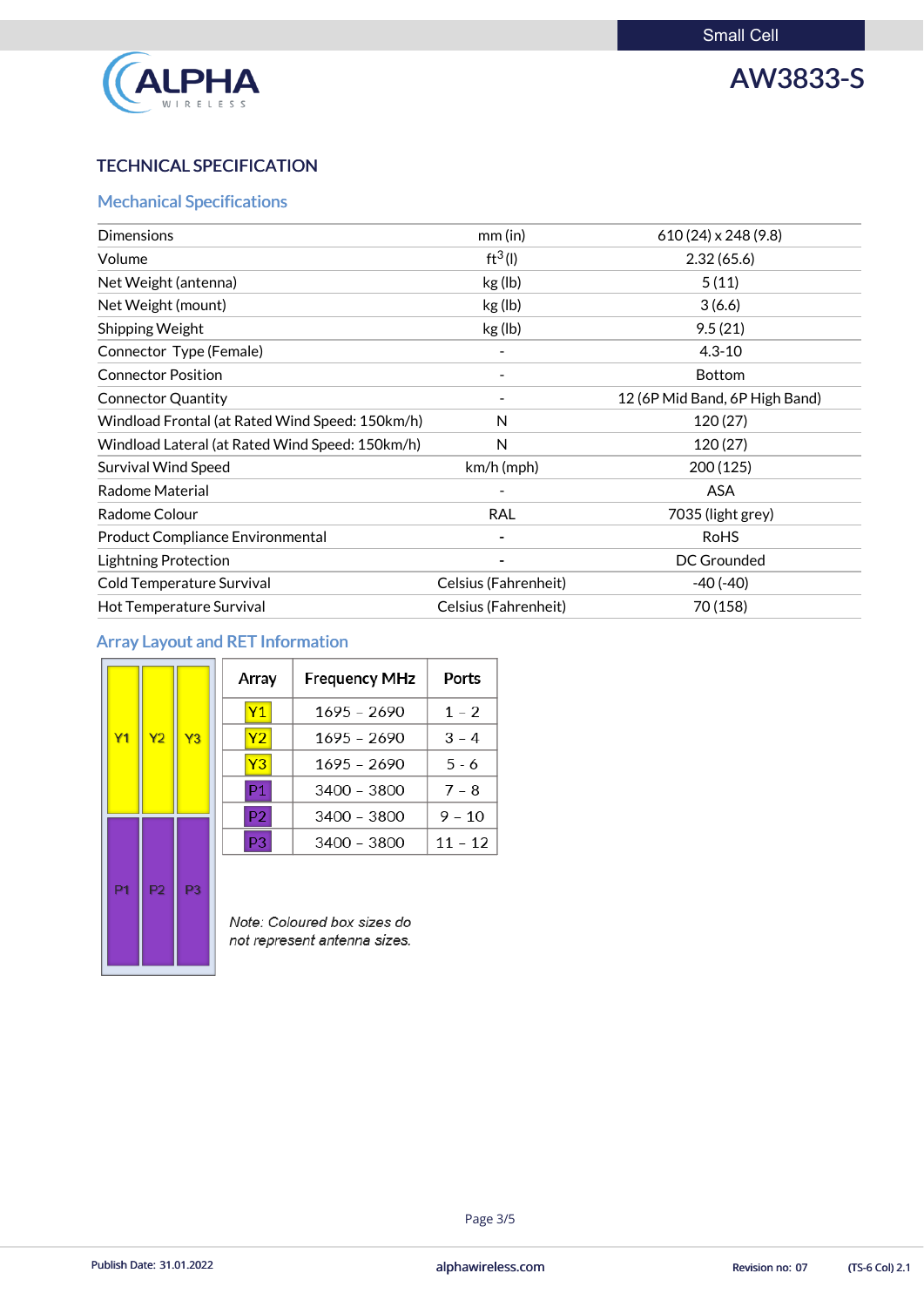Small Cell



AW3833-S

## Mechanical Illustration





(TS-6 Col) 2.1

Page 4/5

Publish Date: 31.01.2022 **alphawireless.com** and a series and a series of the Revision no: 07